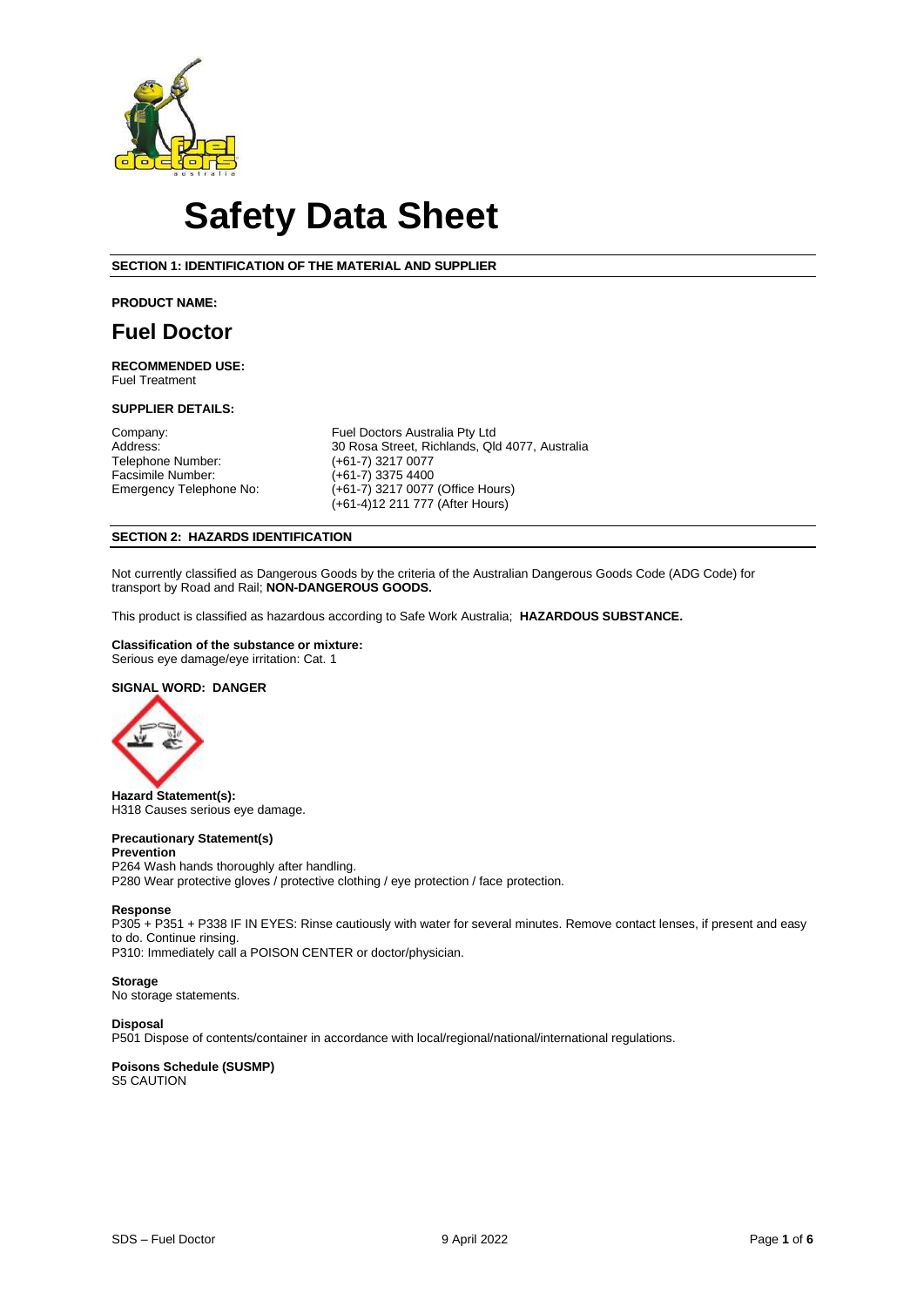

#### **SECTION 3: COMPOSITION / INFORMATION ON INGREDIENTS**

**MATERIAL/COMPONENT CAS Number Proportion** 2-(2-butoxyethoxy) ethanol between the development of the development of the state of the state of the state of the state of the Poly(oxy-1,2-ethanediyl), alpha-tridecyl-omega-hydroxy-, branched 69011-36-5  $\geq$  10%<30% Poly(oxy-1,2-ethanediyl), alpha-tridecyl-omega-hydroxy-, branched 69011-36-5 >10%<30% >10%<30%<br>Alcohols. C12-14. ethoxylated 68439-50-9 >10%<30% Alcohols, C12-14, ethoxylated 68439-50-9 >10%<3<br>
Indredients not classified as hazardous<br>
to 100% Ingredients not classified as hazardous

# **SECTION 4: FIRST AID MEASURES**

#### **For advice, contact a Poisons Information Centre (Phone e.g. Australia 131 126; New Zealand 0 800 764766) or a doctor.**

#### **Inhalation:**

Remove victim from area of exposure - avoid becoming a casualty. Remove contaminated clothing and loosen remaining clothing. Allow patient to assume most comfortable position and keep warm. Keep at rest until fully recovered. Seek medical attention.

#### **Skin Contact:**

If skin contact occurs, remove contaminated clothing and wash skin with running water. If irritation occurs seek medical advice

#### **Eye Contact:**

If in eyes, hold eyelids apart and flush the eye continuously with running water. Continue flushing until advised to stop by the Poisons Information Centre or a doctor, or for at least 15 minutes.

#### **Ingestion:**

Immediately rinse mouth with water. If swallowed, do NOT induce vomiting. Give a glass of water. If vomiting occurs give further water. Seek medical advice.

#### **Indication of immediate medical attention and special treatment needed:**

Treat symptomatically. Can cause corneal burns.

#### **SECTION 5: FIRE FIGHTING MEASURES**

#### **Suitable Extinguishing Media:**

Fine water spray, normal foam, dry agent (carbon dioxide, dry chemical powder).

#### **Unsuitable Extinguishing Media:**

Water jet.

#### **Specific hazards arising from the substance or mixture:**

Combustible liquid.

#### **Special protective equipment and precautions for fire-fighters:**

On burning will emit toxic fumes, including those of oxides of carbon. Fire fighters to wear self-contained breathing apparatus and suitable protective clothing if risk of exposure to vapour or products of combustion. Keep containers cool with water spray. If safe to do so, remove containers from path of fire.

#### **SECTION 6: ACCIDENTAL RELEASE MEASURES**

#### **Emergency procedures/Environmental precautions:**

Shut off all possible sources of ignition. Clear area of all unprotected personnel. If contamination of sewers or waterways has occurred advise local emergency services.

#### **Personal precautions/Protective equipment/Methods and materials for containment and cleaning up:**

Slippery when spilt. Avoid accidents, clean up immediately. Wear protective equipment to prevent skin and eye contact and breathing in vapours. Work up wind or increase ventilation. Contain - prevent run off into drains and waterways. Use absorbent (soil, sand or other inert material). Collect and seal in properly labelled containers or drums for disposal. Wash area down with excess water. High risk of slipping due to leakage/spillage of product. Forms slippery surfaces with water.

#### **SECTION 7: HANDLING AND STORAGE**

Classified as a C2 (COMBUSTIBLE LIQUID) for the purpose of storage and handling, in accordance with the requirements of AS 1940. Refer to State Regulations for storage and transport requirements.

This material is a Scheduled Poison S5 and must be stored, maintained and used in accordance with the relevant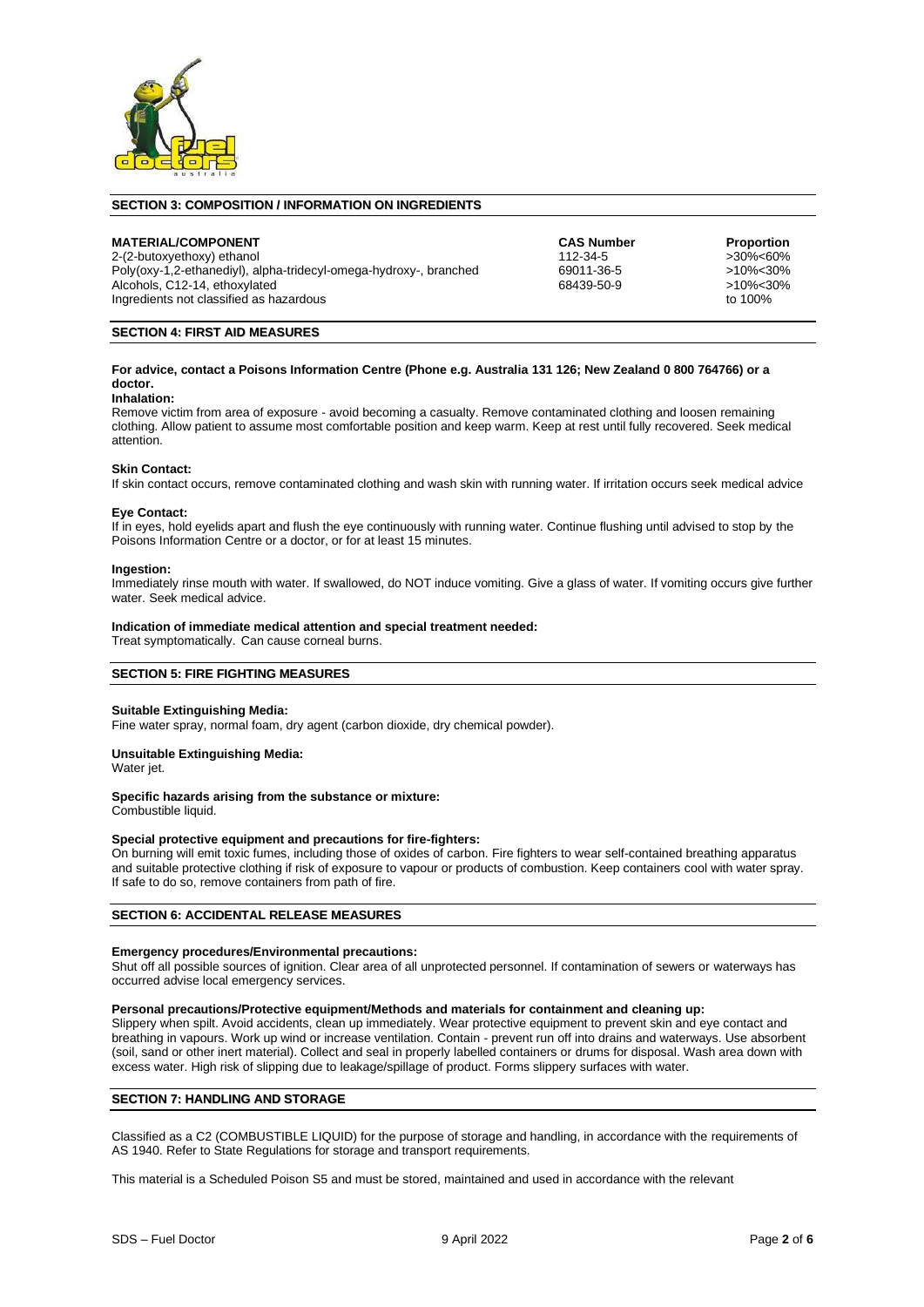

regulations.

#### **Precautions for safe handling:**

Avoid skin and eye contact and breathing in vapour. When using do not eat, drink or smoke. Wash hands before breaks and at the end of the work day. Keep out of reach of children.

## **Conditions for safe storage, including any incompatibilities:**

Store in a cool, dry, well ventilated place Store away from sources of heat or ignition. Store away from incompatible materials described in Section 10. Store away from foodstuffs. Keep containers closed when not in use - check regularly for leaks.

#### **SECTION 8: EXPOSURE CONTROLS / PERSONAL PROTECTION**

#### **Control Parameters:**

No value assigned for this specific material by Safe Work Australia.

#### **Engineering Controls:**

Ensure ventilation is adequate and that air concentrations of components are controlled below quoted Workplace Exposure Standards. Vapour heavier than air - prevent concentration in hollows or sumps. DO NOT enter confined spaces where vapour may have collected. Keep containers closed when not in use.

If in the handling and application of this material, safe exposure levels could be exceeded, the use of engineering controls such as local exhaust ventilation must be considered and the results documented. If achieving safe exposure levels does not require engineering controls, then a detailed and documented risk assessment using the relevant Personal Protective Equipment (PPE) (refer to PPE section below) as a basis must be carried out to determine the minimum PPE requirements.

#### **Individual Protection Measures, for example Personal Protective Equipment (PPE):**

The selection of PPE is dependent on a detailed risk assessment. The risk assessment should consider the work situation, the physical form of the chemical, the handling methods, and environmental factors.

OVERALLS, SAFETY SHOES, CHEMICAL GOGGLES, GLOVES, RESPIRATOR.

Wear overalls, chemical goggles and impervious gloves. If determined by a risk assessment an inhalation risk exists, wear an organic vapour respirator meeting the requirements of AS/NZS 1715 and AS/NZS 1716. Always wash hands before smoking, eating, drinking or using the toilet. Wash contaminated clothing and other protective equipment before storage or re-use.

### **SECTION 9: PHYSICAL AND CHEMICAL PROPERTIES**

Boiling Range (C):  $>230$  Melting Point(C): Not determined<br>VAP Press(hPa):  $< 0.1$  Odour: Faint VAP Press(hPa):  $\leq 0.1$   $\leq 0.93 - 0.95$  Odour: Faint Faint Faint Faint Conserved Conserved Conserved Conserved Conserved Conserved Conserved Conserved Conserved Conserved Conserved Conserved Conserved Conserved Conserve Specific Gravity: 0.93 -0.95 VAP Density: Not determined and the US of the US of the US of the US of the Not determine<br>
Sol In Water (g/l): Dispersible by Appearance: Green Liquid Sol In Water (g/l): Dispersible Appearance: Green Liquid pH: Green Liquid pH: Green Liquid pH: Flash Point (C) (Closed cup): >100

- Evaporation Rate: Not determined Not determined Not determined Not determined Not determined Not determined No<br>
0.94 0.95
- 

# **SECTION 10: STABILITY AND REACTIVITY**

#### **Reactivity:**

No information available

#### **Chemical stability:**

Stable under normal ambient and anticipated storage and handling conditions of temperature and pressure.

#### **Possibility of hazardous reactions:**

Contact with aluminium or alloys containing aluminium may result in alcoholate formation with subsequent evolution of hydrogen.

#### **Conditions to avoid:**

Oxidising agents, excessive heat will lead to accelerated oxidative degradation,

# **Incompatible materials:**

Incompatible with aluminium and alloys, copper , copper alloys , neoprene ,natural rubber , oxidising agents , acids , alkalis, halogens, reactive chemicals.

# **Hazardous decomposition products:**

Toxic fumes of carbon oxides on combustion or oxidation.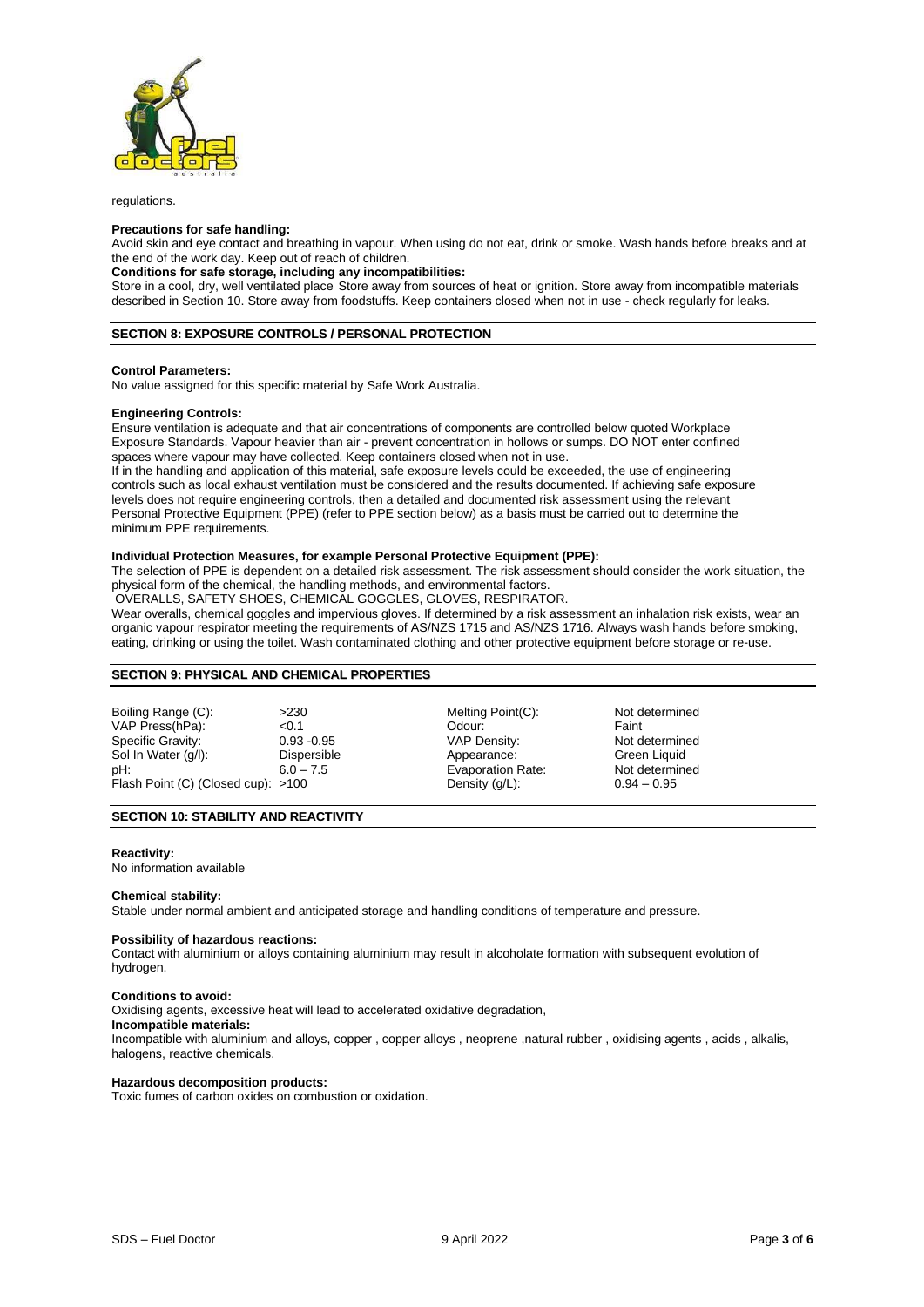

#### **SECTION 11: TOXICOLOGY INFORMATION**

No adverse health effects expected if the product is handled in accordance with this Safety Data Sheet and the product label. Symptoms or effects that may arise if the product is mishandled and overexposure occurs are:

#### **Acute Toxicity/Effects**

#### **Oral**

LD50 (rat) > 4,000 mg/kg Swallowing can result in nausea, vomiting and central nervous system depression. If the victim is showing signs of central system depression (like those of drunkenness) there is greater likelihood of the patient breathing in vomit and causing damage to the lungs.

#### **Irritation / corrosion**

Assessment of irritating effects: Risk of serious damage to eyes. Not irritating to the skin.

#### **Inhalation:**

Breathing in mists or aerosols may produce respiratory irritation.

#### **Skin**

LD5 (rat) >2000mg/kg. Contact with skin may result in irritation. Will have a degreasing action on the skin. Repeated or prolonged skin contact may lead to irritant contact dermatitis.

Eye<br>Species: rabbit Result: Severe Irritant. Method: OECD Guideline 405. Contamination of eyes can result in permanent injury

#### **Sensitization**

Assessment of sensitization: No data available.

#### **Chronic Toxicity/Effects**

Repeated dose toxicity Assessment of repeated dose toxicity: No data available.

#### **Genetic toxicity**

Assessment of mutagenicity: No data available

#### **SECTION 12: ECOLOGICAL INFORMATION**

#### **Ecotoxicity**

Avoid contaminating waterways.

**Toxicity**<br>Toxicity to fish

Toxicity to fish distribution of the total control of the LC50 (96 h) 4 - 40 mg/l, Leuciscus idus<br>
EC50 (48 h) 0.4-4 mg/l, Daphnia magnetic invertebrates EC50 (48 h) 0.4- 4 mg/l, Daphnia magna Aquatic plants **EC50** (72 h) 0.4 - 4 mg/l (growth rate), Scenedesmus subspicatus`

#### **Microorganisms/Effect on activated sludge**

Toxicity to microorganisms bacterium/EC10 (16 h): > 10,000 mg/l

#### **Persistence and degradability**

#### **Elimination information**

>= 90 % Bismuth-active substance (mod. OECD 303A) 90 - 100 % DOC reduction (OECD 301 A (new version)) (aerobic, activated sludge, domestic). Readily biodegradable.

#### **Mobility in soil**

No information available.

#### **SECTION 13: DISPOSAL CONSIDERATIONS**

#### **Disposal methods:**

Refer to Waste Management Authority. Dispose of contents and container in accordance with local, regional, national, international regulations.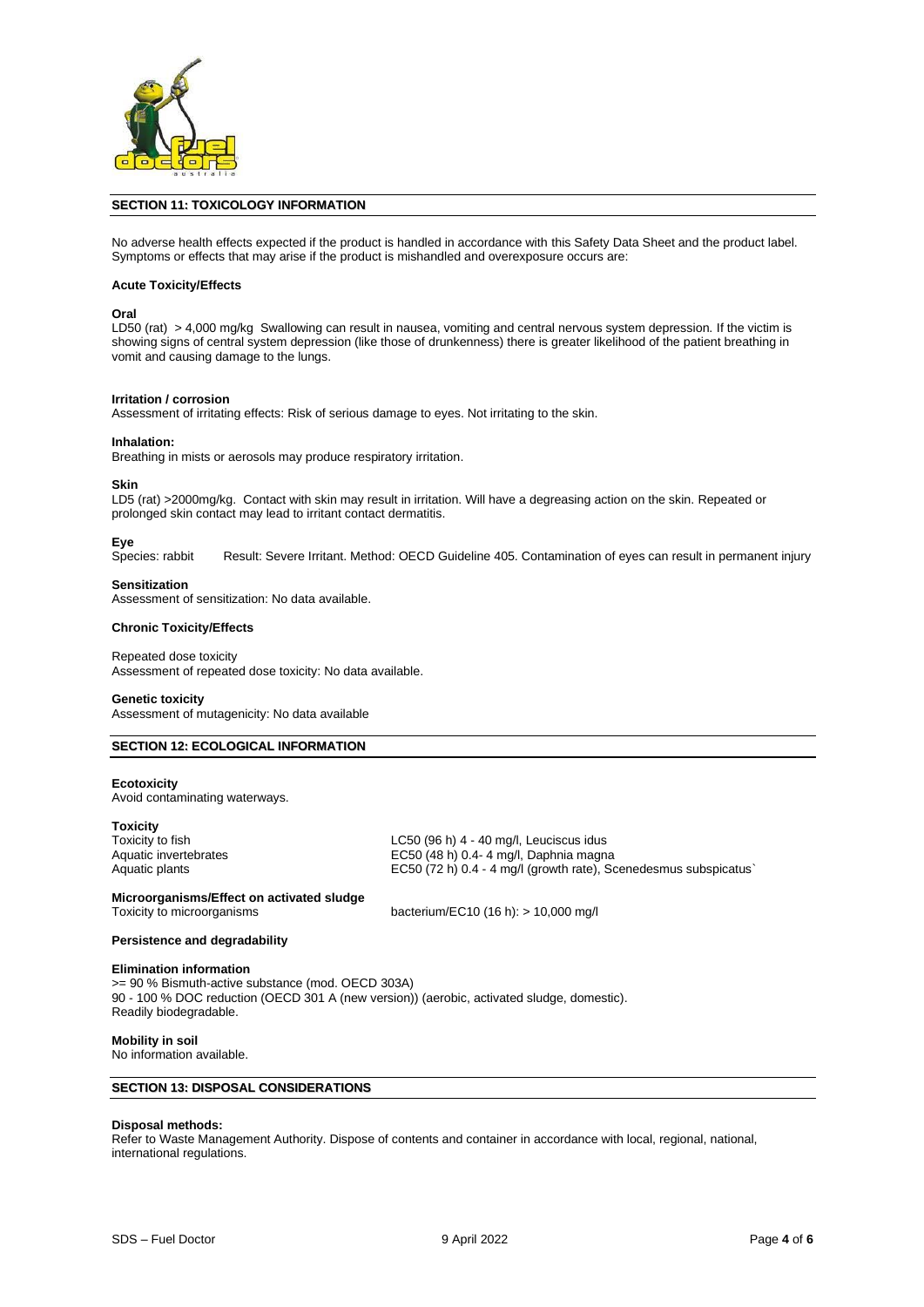

#### **SECTION 14: TRANSPORT INFORMATION**

#### **Road and Rail Transport:**

Not currently classified as Dangerous Goods by the criteria of the Australian Dangerous Goods Code (ADG Code) for transport by Road and Rail.

#### **Marine Transport:**

Not currently classified as Dangerous Goods by the criteria of the International Maritime Dangerous Goods Code (IMDG Code) for transport by sea.

#### **Air Transport:**

Not currently classified as Dangerous Goods by the criteria of the International Air Transport Association (IATA) Dangerous Goods Regulations for transport by air.

#### **SECTION 15: REGULATORY INFORMATION**

This product is classified as hazardous according to Safe Work Australia; HAZARDOUS **SUBSTANCE.**

#### **Classification of the substance or mixture:**

Serious eye damage/eye irritation: Cat. 1 Hazardous to the aquatic environment - acute: Cat. 2 Hazardous to the aquatic environment - chronic: Cat. 3

# **SIGNAL WORD: DANGER**



**Hazard Statement(s):** H318 Causes serious eye damage. H412 Harmful to aquatic life with long lasting effects. H401 Toxic to aquatic life.

#### **Standard Uniform Schedule of Medicine and Poisons** Schedule 5

**Australia inventory (AICS):** All components are listed or exempted.

# **SECTION 16: OTHER INFORMATION**

**Abbreviations ACGIH** - American Conference of Industrial Hygienists. **ADG** - Australian Dangerous Goods. **atm** Atmosphere **BEI** - Biological Exposure Index/Indices. **CAS** Chemical Abstracts Service (Registry Number) **cm2** Square Centimetres **CNS** - Central Nervous System. **CO2** Carbon Dioxide **COD** Chemical Oxygen Demand **deg C C** Degrees Celsius **g** Grams **g/cm2** Grams per Cubic Centimetre **g/l** Grams per Litre **HSNO** Hazardous Substance and New Organism **IARC** - International Agency for Research on Cancer. **IDLH** Immediately Dangerous to Life and Health **Immiscible Liquids** are insoluble in each other. **kg** Kilogram **kg/m3** Kilograms per Cubic Metre **LC50** LC stands for lethal concentration. LC50 is the concentration of a material in air which causes the death of 50% (one half) of a group of test animals. The material is inhaled over a set period of time, usually 1 or 4 hours. **LD50** LD stands for Lethal Dose. LD50 is the amount of a material, given all at once, which causes the death of 50% (one half) of a group of test animals. **ltr** or L Litre **m3** Cubic Metre **mbar** Millibar

**mg** Milligram